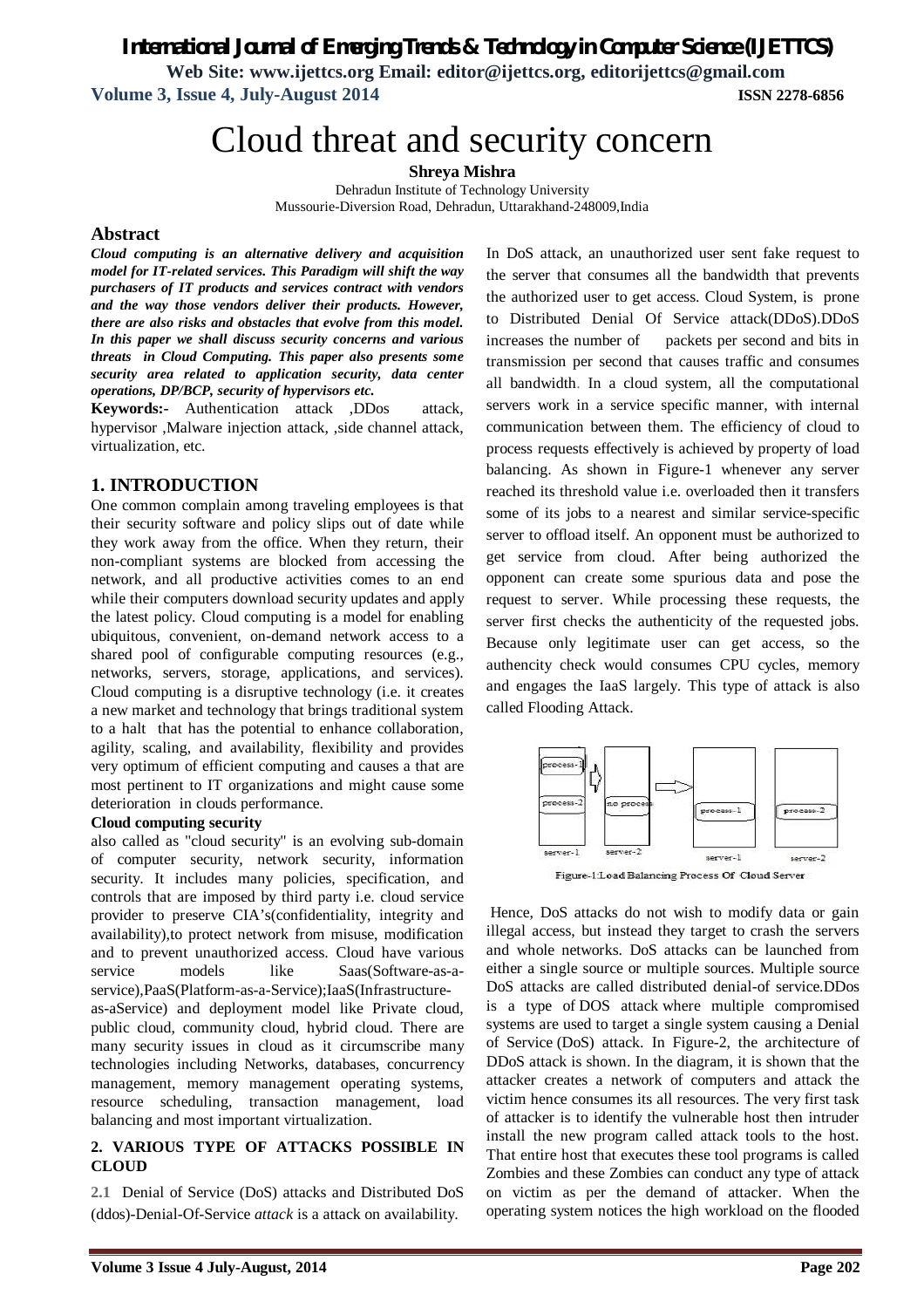service, it will start to provide more computational power to cope with the additional workload. The attacker can flood a single system based address in order to perform a full loss of availability on the intended service.

There is various type of Dos attacks like-



**Figure-2:**Architecture of DDoS

## **2.1.1)X-DoS (Extensible Markup Language (XML) based Denial of Service) attacks**

It is Parsing attack. When a XML message is sent with a Digital signature and sent to victim then victim's parser parse all signature hence consumes all CPU cycles.

#### **2.1.2.H-DoS (Hypertext Transfer Protocol (HTTP) based Denial of Service) attack**

HTTP Flooder launches this attack. HTTP Flooder starts almost 1500 threads that consume the entire communication channel of victim.

#### **2.2. Side-channel Attacks**

These techniques allow an attacker to monitor the analog characteristics of power supply and interface connections, thus they can be used to access the chip surface directly, so the attacker can observe, manipulate, and interfere with the device or it can be useful to extract confidential information from the VMs.After identifying where a particular target VM is likely to reside, an attacker can then instantiate new VMs until one is placed co-resident with the target VM. After the successful placement of malicious VM to targeted VM then extract the confidential information from the targeted VM called as a Side channel attack . Side channel attack requires two main steps:

#### **Placement**

First attacker has to identify the location where the target VM resides. The location can be identified with various network-probing tools. After identifying the exact location of target VM the Malicious VM put near to the target VM in such a way that both the VMs share the same physical servers and resources such as cache, pipelines, network access etc.

#### **Extraction**

After successfully placement of the malicious VM to the targeted VM, the confidential information, files and documents present in target VM can be easily extracted.

#### **2.3. Authentication attacks**

Authentication attack is a type of data stealing attack. It is the most traditional attack in which the attacker tends to breach the user account. Here, security can be provided at IaaS like information protection and data encryption. In data security, there are various services to implement the authentication like encipherment , digital signature and

authentication exchange. In all cloud infrastructure a username and password is used for authentication. Hence, authentication is a weak point in any infrastructure that can be targeted easily. The strength of authentication mechanism depends on number of things it depends that can be grouped as:

- **Group1:** Things a user knows like username, email address, PIN and password and their complexity and strength.
- **Group-2:** Things a user possess like inbox, credit card, mobile phone, security token.
- **Group-3:** Things only a user has that are based on some biometrics like fingerprints, voice recognition, retina recognition, face recognition.

#### **2.4. Cloud Malware Injection Attack**

Malware injection attack is spreading like wildfire these days, and countless websites have been affected. The attack is done via a compromised FTP, and many believe that the virus can actually "sniff out" FTP passwords and send it back to the hacker. The hacker then uses your FTP password to access your website and add malicious iframe coding to infect other visitors who browse your website. In this attacker may injecting malicious service,code or virtual machine into the Cloud system. Such kind of Cloud malware could serve any particular purpose the adversary is interested in, ranging from eavesdropping via subtle data modifications to deadlock or blockings. In cloud a failure can mainly caused by either failure in hardware that is defect in IaaS or due to defect in Saas hence the attacker injects the malicious service in either Iaas or SaaS of the cloud servers. This type of attack is also known as a metadata spoofing attack. The main idea of the Cloud Malware Injection attack is that an attacker uploads a manipulated copy of a victim's service instance so that some service requests to the victim service are processed within that malicious instance. In order to achieve this, the attacker has to gain control over the victim's data in the cloud system (e.g. using one of the attacks described above). In terms of classification, this attack is the major representative of exploiting the service-to-cloud attack surface . The attacker controlling the cloud—exploits its privileged access capabilities to the service instances in order to attack that service instance's security domains.

#### **2.5. Man-In-The-Middle Cryptographic Attacks**

This attack is carried out when an attacker places himself between two users. Attacker being in the middle of the two communicating parties' can intercept the communication.

## **2.6. Unknown sophisticated attacks**

Hackers are so patiently working out for finding out the vulnerabilities on the cloud systems since breaking a cloud system will provide major advantages. The method that they are using is still ambiguous. Hackers are always a step ahead of the security specialists. The method to which the attack is being done is always sophisticated which means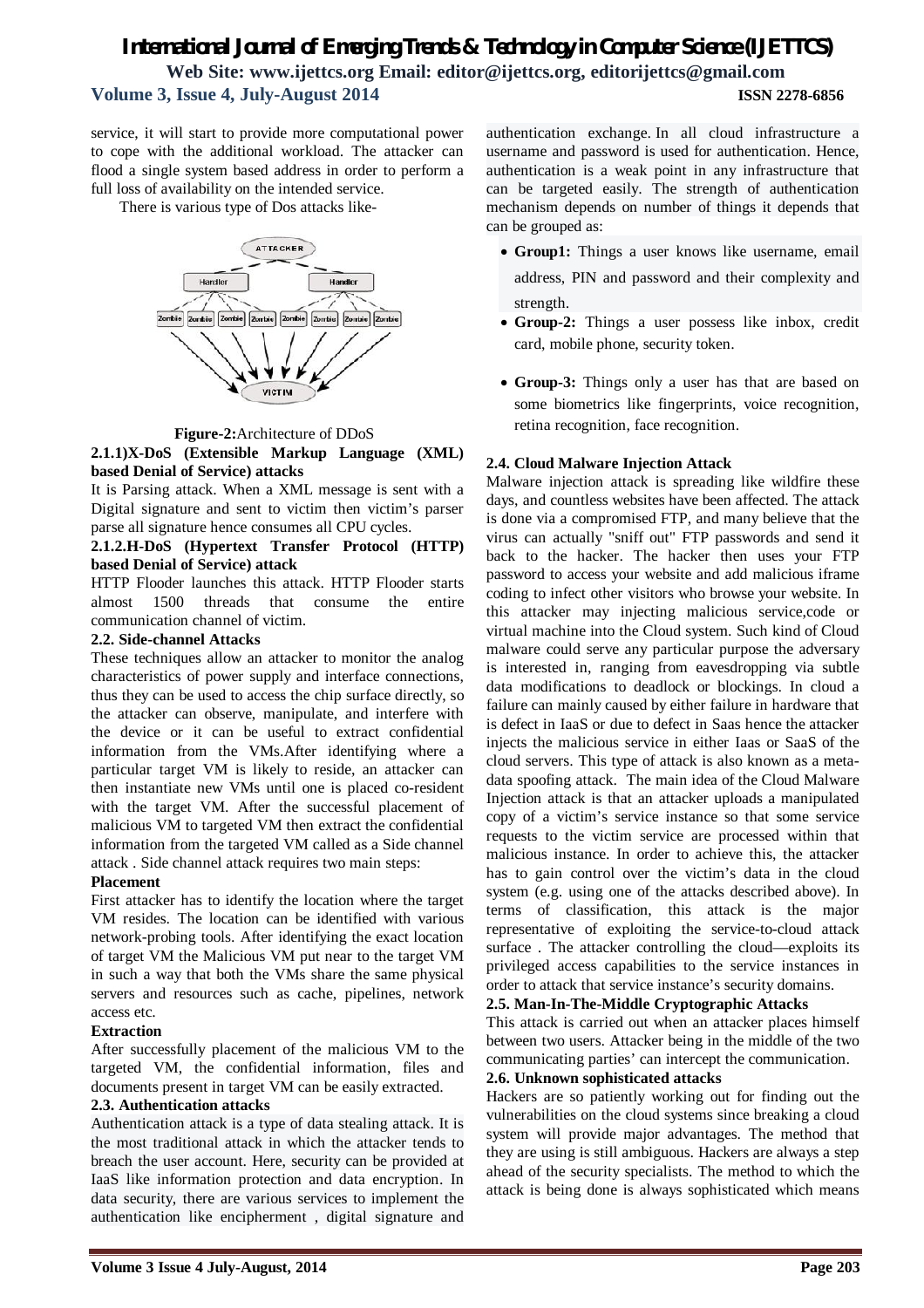no one except the attacker does not know about the finding out of loopholes.

#### **2.7. Accountability Check Problem**

When a user requests a service from cloud after authenticating the user, service provider launches a VM instance for that user that can provide the service to the user. For that instance the number of data transfer, number of CPU cycles, Time duration for which that instance is reserved by user all these information is recorded. As the payment method in a cloud System is "No use No bill".. So, when an attacker has launch some a malicious service which consumes a lot of computational power and storage from the cloud server, then all these charges are deducted from the account of the legitimate user. However, the customer is not aware of the attack and until the main cause of the CPU, usage is detected, the providers will charge the customers first. As a result, a dispute arises and business reputations are hampered. All the focus for charging is based on the recorded parameters. In most cases, the provider must ensure that their infrastructure is secure and that their clients' data and applications are protected while the customer must ensure that the provider has taken the proper security measures to protect their information.

The cloud security issues can be classified into two categories:-

- Issues faced by cloud providers (organizations providing software, platform, or infrastructure-as-aservice via the cloud)
- issues faced by their customers

# **3. VARIOUS SECURITY CONCERNS:**

Table 1 illustrates the various security concerns of cloud. The table depicts all the relevant field of security related aspect and their meaning with respect to cloud.

**Table1:** Various Security Concerns Of Cloud

| S.No.          | <b>Issues</b>                                         | Meaning                                                                                                                                                                                                                                                                                                                                                                                                                     |
|----------------|-------------------------------------------------------|-----------------------------------------------------------------------------------------------------------------------------------------------------------------------------------------------------------------------------------------------------------------------------------------------------------------------------------------------------------------------------------------------------------------------------|
| $\mathbf{1}$ . | and<br>Governance<br>Enterprise<br>Risk<br>Management | The ability of an organization to<br>govern and measure enterprise risk<br>introduced by cloud computing. Items<br>as legal precedence<br>such<br>for<br>agreement breaches, ability of user<br>organizations to adequately assess risk<br>of a cloud provider, responsibility to<br>protect sensitive data when both user<br>and provider may be at fault, and how<br>international boundaries may affect<br>these issues. |
| 2.             | Information<br>Management<br>and<br>Data Security     | The prime concern is security and<br>Managing data that is placed in the<br>cloud It include who manages<br>encryption and decryption of data?,<br>Where is your data more secure, on<br>your local hard driver or on high<br>security servers in the cloud? Who is<br>responsible for data confidentiality,<br>integrity, and availability<br>are<br>mentioned?                                                            |

| 3.  | the<br>What<br>are<br>service<br>level<br>agreement (SLA)<br>terms?                                            | The SLA serves as a contracted level<br>of guaranteed service between the<br>cloud provider and the customer that<br>specifies what level of services will be<br>provided.                                                                                                                                                                                                                                                                                                                                                                                                               |
|-----|----------------------------------------------------------------------------------------------------------------|------------------------------------------------------------------------------------------------------------------------------------------------------------------------------------------------------------------------------------------------------------------------------------------------------------------------------------------------------------------------------------------------------------------------------------------------------------------------------------------------------------------------------------------------------------------------------------------|
| 4.  | Compatibility<br>οf<br>storage services of<br>various Clouds.                                                  | Storage services provided by one<br>cloud vendor may be incompatible<br>with another vendor's services if user<br>decides to move from one to the other<br>(e.g. Microsoft cloud is incompatible)<br>with Google cloud).                                                                                                                                                                                                                                                                                                                                                                 |
| 5.  | What<br>the<br>is<br>Traditional<br>Security, disaster<br>recovery/business<br>continuity<br>plan<br>(DR/BCP)? | While you may not know the physical<br>location of your services, it is<br>physically located somewhere. All<br>physical locations face threats such as<br>fire, storms, natural disasters, and loss<br>of power. In case of any of these<br>events, how will the cloud provider<br>respond, and what<br>guarantee of<br>continued<br>services<br>they<br>are<br>promising?                                                                                                                                                                                                              |
| 6.  | of<br>Security<br>Hypervisors'?                                                                                | A hypervisor, also called a virtual<br>machine manager, is a program that<br>allows multiple operating systems to<br>share a single hardware host. Each<br>operating system appears to have the<br>host's processor, memory, and other<br>resources all to itself. It includes risk<br>associated with multi-tenancy, VM<br>VM<br>isolation,<br>co-residence.<br>hypervisor vulnerabilities, etc. It is<br>concerned with security<br>issues<br>system/hardware<br>surrounding<br>virtualization, rather<br>than<br>a more<br>general survey of<br>all<br>forms<br>of<br>virtualization. |
| 7.  | What happens if<br>there is a security<br>breach?                                                              | If a security incident occurs, what<br>support will you receive from the<br>provider?<br>cloud<br>While<br>many<br>providers promote their services as<br>unhackable.<br>being<br>cloud<br>based<br>services are an attractive target to<br>hackers.                                                                                                                                                                                                                                                                                                                                     |
| 8.  | Portability<br>and<br>Interoperability                                                                         | The ability to move data/services from<br>one provider to another, or bring it<br>entirely back in-house. Together with<br>issues surrounding interoperability<br>between providers.                                                                                                                                                                                                                                                                                                                                                                                                     |
| 9.  | What is the long-<br>term viability<br>οf<br>the provider?                                                     | How long has the cloud provider been<br>in business<br>In addition, what is their record of<br>accomplishment? If they go out of<br>business, what happens to your data?<br>Will your data be returned, and if so,<br>in what format?                                                                                                                                                                                                                                                                                                                                                    |
| 10. | Do you have the<br>right to audit?                                                                             | In addition to producing logs and<br>audit trails, cloud providers work with<br>their customers to ensure that these<br>logs and audit trails are properly<br>secured maintained for as long as the<br>customer requires, and are accessible<br>for<br>the purposes<br>of<br>forensic<br>investigation.                                                                                                                                                                                                                                                                                  |
| 11. | What<br>are<br>your<br>regulatory<br>requirements?                                                             | Organizations operating in the US,<br>Canada, or the European Union have<br>many regulatory requirements that<br>they must abide by (e.g., ISO 27002,<br>Safe Harbor, ITIL, and COBIT). You                                                                                                                                                                                                                                                                                                                                                                                              |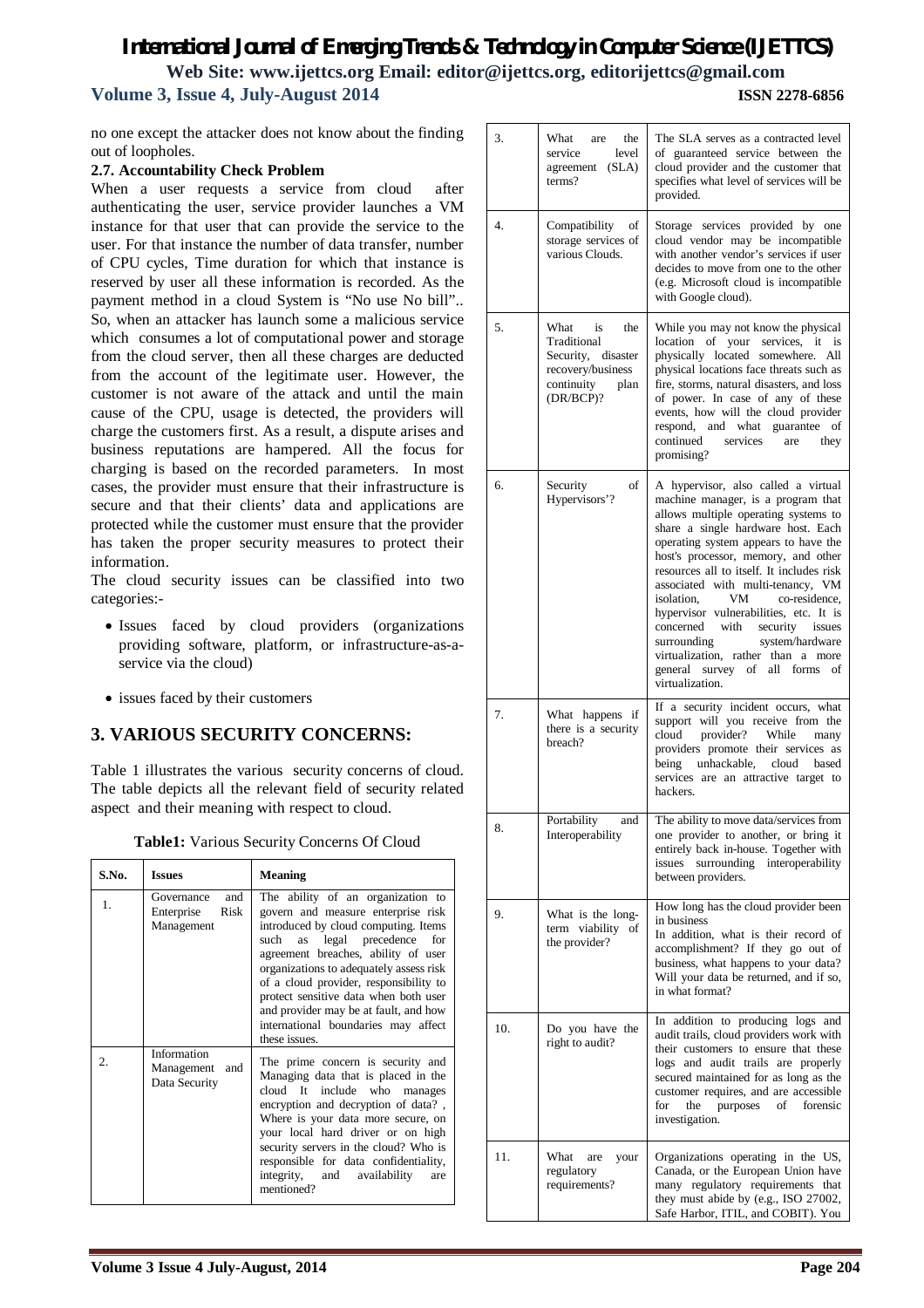# *International Journal of Emerging Trends & Technology in Computer Science (IJETTCS)*

**Web Site: www.ijettcs.org Email: editor@ijettcs.org, editorijettcs@gmail.com Volume 3, Issue 4, July-August 2014 ISSN 2278-6856**

|     |                         | must ensure that your cloud provider<br>is able to meet these requirements and<br>is willing to undergo certification,<br>accreditation, and review.                                                                                                                                                                                                                                                                                                                                                                                                                                                                                                  |
|-----|-------------------------|-------------------------------------------------------------------------------------------------------------------------------------------------------------------------------------------------------------------------------------------------------------------------------------------------------------------------------------------------------------------------------------------------------------------------------------------------------------------------------------------------------------------------------------------------------------------------------------------------------------------------------------------------------|
| 13. | Application<br>Security | Securing application software that is<br>running on or being developed in the<br>cloud. This includes items such as<br>whether it is appropriate to migrate or<br>it is more efficient to design an<br>application to run in the cloud, and if<br>so, what type of cloud platform is<br>most appropriate (SaaS, PaaS, or<br>IaaS).<br>However, the threats to<br>the<br>applications are going to be exposed<br>to in a cloud environment will be<br>more than those experienced in a<br>traditional data center. This creates<br>the need for rigorous practices that<br>must be followed when developing or<br>migrating applications to the cloud. |

Prior to cloud the entire tech world is based on traditional computing but evolution of cloud computing revolutionized the tech world .It has many benefits but use of virtualization reveals many security concerns. Cloud is multi-tenant, scalable network ; use of hypervisors, virtual switches causes many attacking point. Comparative study between cloud computing and traditional computing on certain security concerns mentioned below:

**Table 2**: Comparative study between cloud computing and traditional computing

| S.n<br>$\mathbf{0}$ | <b>Security</b><br><b>Feature</b> | <b>Traditional</b><br>computing                                                                                                                                                                                   | <b>Cloud computing</b>                                                                                                                                                                                                                                                                                                                                                                              |
|---------------------|-----------------------------------|-------------------------------------------------------------------------------------------------------------------------------------------------------------------------------------------------------------------|-----------------------------------------------------------------------------------------------------------------------------------------------------------------------------------------------------------------------------------------------------------------------------------------------------------------------------------------------------------------------------------------------------|
| 1.                  | Infrastructure                    | Traditional computing<br>consist<br>system<br>of<br>routers, hubs, switches,<br>access policies etc. all<br>these things are built in<br>house and all aspects of<br>security are left to local<br>administrator. | In cloud, computing<br>the Infrastructure is<br>built and managed<br>by third party, i.e.<br>company<br>runs<br>its<br>stuff<br>at.<br>some<br>services that are not<br>owned<br>and<br>maintained by it.                                                                                                                                                                                           |
| $\overline{2}$ .    | Access<br>Control                 | Here, accesses control<br>is<br>managed<br>by<br>companies own policies<br>and managed locally.                                                                                                                   | As cloud third party<br>maintains resources<br>so it is up to that<br>third party whether<br>they consider<br>the<br>guidelines given by<br>company.                                                                                                                                                                                                                                                |
| 3.                  | Encryption                        | Encryption is provided<br><b>IPSec</b><br>by<br>(internet)<br>protocol<br>security).In<br>traditional computing<br>encryption is cheaper<br>than cloud.                                                           | Encryption is best<br>for securing cloud<br>transit.<br>data<br>in<br>Encryption can be<br>done by encryption<br>algorithm<br>but<br>it<br>might cause delay<br>and difficulty<br>in<br>access. For this data<br>fragmentation and<br>data, concealment is<br>used. Trend micro<br>work is being done<br>about an encryption<br>scheme<br>for public<br>cloud<br>to<br>apply<br>encryption in every |

|    |                      |                                                                                                                                                                                                                                                                                                                                                                                                                       | VM<br>οf<br>instance<br>instance,<br>homomorphic<br>(encryption provides<br>manipulation<br>on<br>encrypted<br>data<br>without knowing the<br>decryption key).                                                                                                                                                                                                                                                                                                                                     |
|----|----------------------|-----------------------------------------------------------------------------------------------------------------------------------------------------------------------------------------------------------------------------------------------------------------------------------------------------------------------------------------------------------------------------------------------------------------------|----------------------------------------------------------------------------------------------------------------------------------------------------------------------------------------------------------------------------------------------------------------------------------------------------------------------------------------------------------------------------------------------------------------------------------------------------------------------------------------------------|
| 4. | Physical<br>Security | All<br>resources<br>and<br>infrastructure<br>are<br>managed locally hence,<br>accesses of resources<br>are<br>given<br>to<br>the<br>required person.                                                                                                                                                                                                                                                                  | cloud<br>In.<br>all<br>resources<br>are<br>managed<br>and<br>controlled by third<br>CSP<br>party<br>i.e.<br>(Cloud<br>Service<br>Provider). Here,<br>the<br>access given to the<br>authorized<br>person<br>but that authorized<br>person are invisible<br>to the client.                                                                                                                                                                                                                           |
| 5. | Data<br>Recovery     | Data<br>Recovery<br><i>is</i><br>expensive in traditional<br>computing<br>because<br>organization needs to<br>maintain many servers<br>in order to ensure that<br>all data are backed up.<br>Traditional<br>In<br>the entire<br>computing<br>data of company is<br>placed at one place so<br>any natural disaster can<br>destroy it completely.                                                                       | All<br>data<br>are<br>at.<br>remote location so it<br>is easy to maintain a<br>record in case of any<br>disaster<br>natural<br>because it is possible.<br>that data is available<br>at<br>some<br>other<br>location.<br>Data<br>recovery in cloud is<br>efficient<br>very<br>in<br>cloud<br>and<br>it<br>decreases<br>the<br>downtime.                                                                                                                                                             |
| 6. | Security             | Security in traditional<br>computing is provided<br>by firewalls, internet<br>protocols, policies and<br>various other protocols<br>like<br>HTTP(Hypertext<br>transfer<br>protocol), SSL(Secure<br>Socket<br>Layer:<br>developed<br>by<br>Netscape), SMTP(Simpl<br>Mail<br>Transfer<br>e<br>Protocol), TCP/IP, TLS<br>but<br>here,<br>etc<br>all<br>maintenance are done<br>locally and controlled<br>by local admin. | In cloud computing<br>various aspects like<br>Data center security,<br>Server<br>security,<br>Client<br>security,<br>Password<br>security.<br>Access control<br>etc:<br>should<br>be<br>to<br>maintained.<br>But<br>security<br>is<br>here,<br>maintained by third<br>party and assured to<br>client<br>by<br>SLA(Service<br>Level<br>Agreement)<br>that<br>dictates the counter<br>measures that would<br>be taken if any type<br>of security breach<br>occurs or any type of<br>data get loosed. |
| 7. | Virtualizatio<br>n   | traditional<br>In<br>lot of<br>computing<br>a<br>hardware<br>component<br>are required because all<br>functions are done and<br>managed by only one<br>servers or many other<br>are<br>deployed<br>servers<br>that increases the cost<br>overhead.                                                                                                                                                                    | It is developed to<br>minimize<br>the<br>cost<br>of<br>overhead<br>the<br>system. In the cloud<br>environment,<br>physical servers are<br>consolidated<br>to<br>multiple<br>virtual<br>machine instances on<br>virtualized<br>servers.<br>A<br>Hypervisor<br>between<br>the<br>hardware and the OS<br>enables<br>multiple<br>virtual machines run<br>on the top of a single<br>physical<br>machine.<br>Not only can data                                                                           |